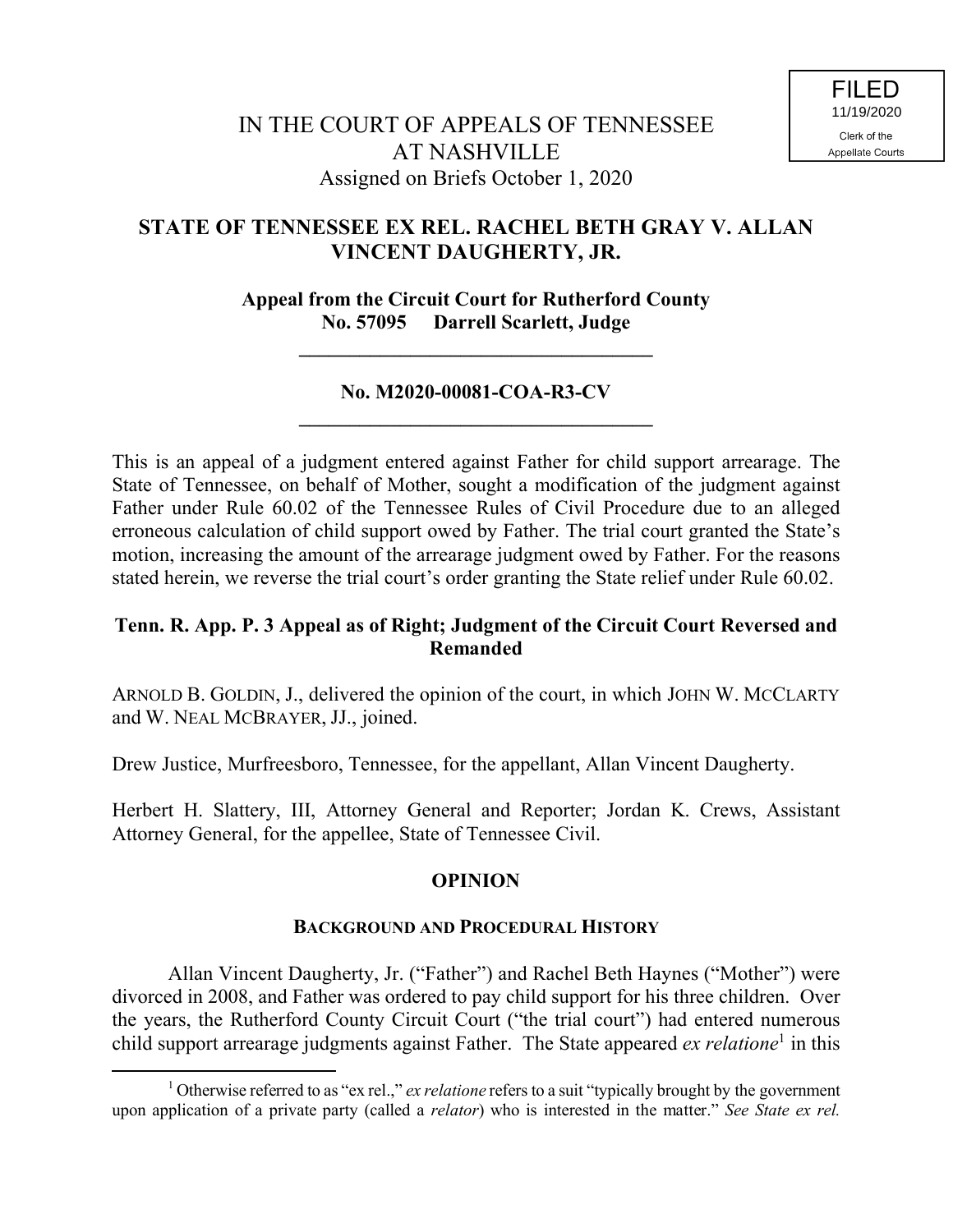proceeding in order to enforce the child support orders against Father.

On December 12, 2018, the Rutherford County Circuit Court Magistrate awarded a judgment in favor of Mother and against Father in the amount of \$3,615.14 for child support arrearage owed as of November 30, 2018. The Magistrate's judgment was thereafter adopted and confirmed by the trial court in an order dated December 20, 2018.

On June 18, 2019, the State filed a motion to alter or amend the trial court's December 2018 judgment, pursuant to Rule 60.01 of the Tennessee Rules of Civil Procedure.<sup>2</sup> Specifically, the State argued that the amount of \$3,615.14 awarded in the original judgment "was based on an erroneous calculation by the Child Support Office" and resulted in crediting Father for payments made by a different noncustodial parent in a separate child support case. The State attached various documents to its motion related to the erroneous calculation and asked the trial court to amend its December 2018 judgment to reflect the correct amount owed by Father of \$9,815.79 rather than the previously awarded amount of \$3,615.14. Father filed a response and objected to the State's motion, specifically arguing that it was untimely and lacked "facts or particular arguments," among other things.

On November 12, 2019, the State filed an amended motion to alter or amend or, in the alternative, relief pursuant to Rule 60.02 of the Tennessee Rules of Civil Procedure.<sup>3</sup> A hearing on the State's amended motion was held on November 18, 2019. At the hearing, the State argued that Father was erroneously given credit for a payment made by another noncustodial parent in a separate child support action involving Mother. Specifically, the State argued that Member ID and Case ID numbers listed in the record matched a different individual's case and child support obligation, not that of Father's. Following the State's opening argument, the trial court asked Father's counsel if Father disputed the supposedly corrected amount to which Father's counsel responded that he "was not sure" and argued that relief pursuant to Rule 60.02 was not appropriate. After a brief discussion between Father and his counsel, Father's counsel advised the trial court that he did not "wish to make any specific proffer for [Father] about anything. So, Your Honor can just make your ruling." The State, however, never put on any evidence at the hearing in support of its

*Landenberger v. Project Return, Inc.*, No. M2007-02859-COA-R3-CV, 2009 WL 637122, at \*10 n.1 (Tenn. Ct. App. Mar. 11, 2009) (quoting Black's Law Dictionary 621 (801 ed. 2004)).

<sup>&</sup>lt;sup>2</sup> Rule 60.01 provides for the correction by the trial court or upon motion of any party of "[c]lerical mistakes in judgments, orders or other parts of the record, and errors therein arising from oversight or omissions."

<sup>&</sup>lt;sup>3</sup> While Rule 60.01 "deals solely with the correction of errors that properly may be described as clerical or arising from oversight or omission, …., "[e]rrors of a more substantive nature may only be corrected by a motion under [Rule 60.02]." 11 Charles Alan Wright & Arthur R. Miller, *Federal Practice and Procedure* § 2854 (3d ed). Effectively, a Rule 60.01 motion may only "make the judgment or record speak the truth and cannot be used to make it say something other than what originally was pronounced." *Id*.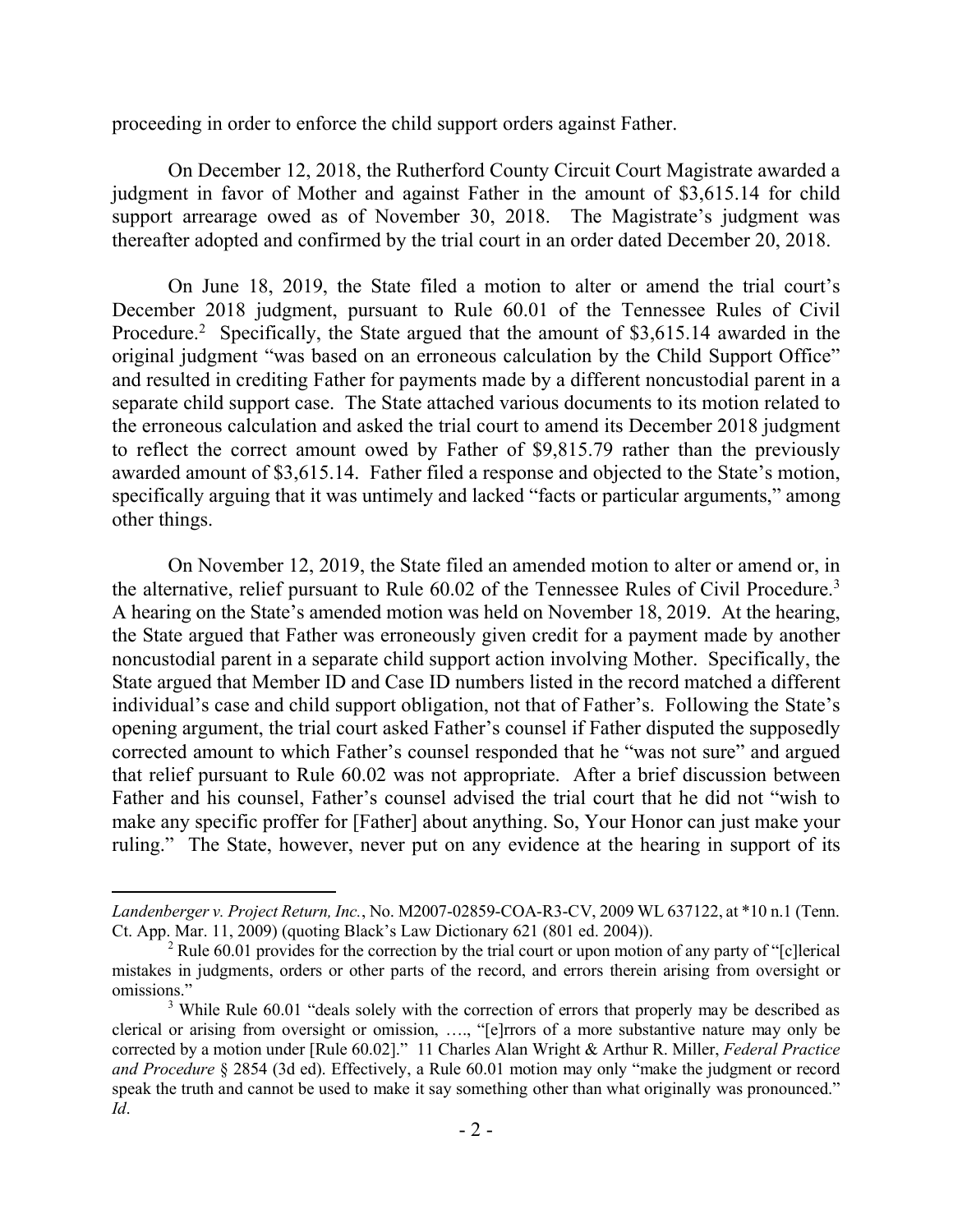motion.

The trial court entered an order dated December 16, 2019, granting the State's motion and amended the prior judgment to reflect an increased judgment for child support arrearage against Father in the amount of \$9,815.79. Father filed a timely notice of appeal.

#### **ISSUE PRESENTED**

Father presents a single issue for appeal: Whether the trial court erred in granting the State's Rule 60.02 motion to alter or amend the child support arrearage judgment entered against Father.

#### **STANDARD OF REVIEW**

Under Rule 60.02, a court may relieve a party from a final judgment, order or proceeding upon a showing of: "(1) mistake, inadvertence, surprise or excusable neglect; (2) fraud …, misrepresentation, or other misconduct of an adverse party; (3) the judgment is void; (4) the judgment has been satisfied, released or discharged, …; or (5) any other reason justifying relief from the operation of the judgment." Tenn. R. Civ. P. 60.02. A Rule 60.02 motion must be brought within a "reasonable time" unless brought under reasons (1) or (2), in which case such motion should be brought no more than one year after the judgment, order, or proceeding was entered. *Id*.

The decision whether to afford a party relief from a final judgment is at the "sound discretion of the trial judge." *J&B Investments, LLC v. Surti*, 258 S.W.3d 127, 132 (Tenn. Ct. App. 2007). This Court reviews a trial court's decision whether to grant or deny a party's Rule 60.02 motion using an abuse of discretion standard. *Underwood v. Zurich Ins. Co.*, 854 S.W.2d 94, 97 (Tenn. 1993). A trial court abuses its discretion when it "applies an incorrect legal standard or reaches a conclusion that is 'illogical or unreasonable and causes an injustice to the party complaining.'" *State v. Hawkins*, 519 S.W.3d 1, 40 (Tenn. 2017) (quoting *State v. Lewis*, 235 S.W.3d 136, 141 (Tenn. 2007) (internal citations omitted)).

Generally, Rule 60.02 aims "to alleviate the effect of an oppressive or onerous final judgment." *Hussey v. Woods*, 538 S.W.3d 476, 482 (Tenn. 2017) (quoting *Black v. Black*, 166 S.W.3d 699, 703 (Tenn. 2005)). In order to obtain relief under Rule 60.02, the moving party "must describe the basis of relief with specificity," *Id.* at 483 (quoting *Minor Miracle Prods., LLC v. Starkey*, No. M2011-00072-COA-R3-CV, 2012 WL 112593, at \*7 (Tenn. Ct. App. Jan. 12, 2012) (internal citation omitted)), and establish that they are entitled to relief by clear and convincing evidence. *Id*. (citing *McCracken v. Brentwood United Methodist Church*, 958 S.W.2d 792, 795 (Tenn. Ct. App. 1997)). Evidence is considered clear and convincing when it leaves "no serious or substantial doubt about the correctness of the conclusions drawn." *Id*. (quoting *Goff v. Elmo Greer & Sons Constr. Co.*, 297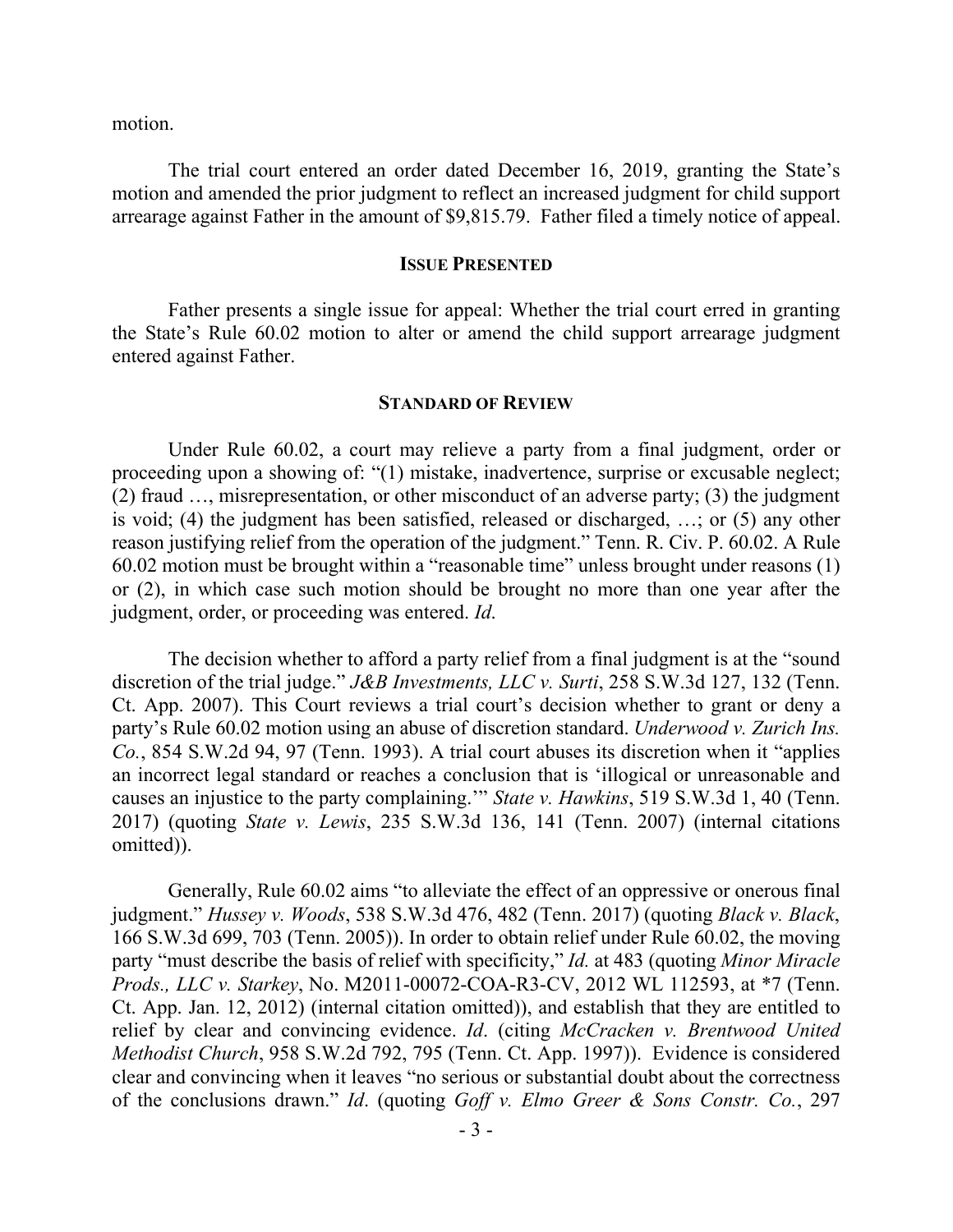S.W.3d 175, 187 (Tenn. 2009) (internal citation omitted)). The burden of proof lies on the party seeking relief under Rule 60.02, and the bar to such relief "is set very high." *DeLong v. Vanderbilt*, 186 S.W.3d 506, 511 (Tenn. Ct. App. 2005).

#### **DISCUSSION**

Father argues that the trial court abused its discretion by granting the State relief from the December 12, 2018 judgment under Rule 60.02 of the Tennessee Rules of Civil Procedure. Specifically, Father asserts that the State's motion was "unsupported, untimely, and unproven." As explained below, we agree with Father's contention that the State's motion was not properly proven.

As noted earlier, the State filed its Rule 60.02 motion asking for relief from a prior judgment due to what it asserted was an "erroneous calculation" by the Child Support Office. Attached to the motion were copies of various payment summaries and child support worksheets, among other documents, purporting to show how the error occurred as well as the alleged correct arrearage amount owed by Father. At the hearing, however, the State offered no proof in support of its motion but only argued to the trial court the explanation proffered in its Rule 60.02 motion. Following the State's argument, the trial court simply asked Father whether he disputed the amount of child support arrearage instead of requesting that the State put on its evidence.

It is well settled that "[a]llegations in the pleadings are not, of course, evidence of the facts averred. Unless such facts are admitted or stipulated, they must be proved by documents, affidavits, oral testimony or other competent evidence." *Hillhaven Corp. v. State ex rel. Manor Care, Inc.*, 565 S.W.2d 210, 212 (Tenn. 1978); *see also Greer v. City of Memphis*, 356 S.W.3d 917, 923 (Tenn. Ct. App. 2010). "[T]he same is true of statements made by counsel during the course of a hearing, trial, or argument." *Greer*, 356 S.W.3d at 923 (citing *Trotter v. State*, 508 S.W.2d 808, 809 (Tenn. Crim. App. 1974)). Specifically, and most relevant here, "[m]erely attaching a document to a pleading does not place that document in evidence." *Pinney v. Tarpley*, 686 S.W.2d 574, 579 (Tenn. Ct. App. 1984).

While the State attached numerous documents to its Rule 60.02 motion in an effort to demonstrate the alleged erroneous calculation of Father's child support arrearage, it never laid the foundation for such evidence nor did it introduce any evidence at the hearing in support of its motion. No affidavits were offered in connection with its submissions, and no witnesses offered any testimony. The mere attachment of purportedly legitimate documentation to a pleading is not sufficient. *See id*. at 579; *see also Hillhaven Corp.*, 565 S.W.2d at 212. Although it appears the State was prepared to put on evidence, as indicated by its statement through counsel that it "*would* present evidence to show [that the motion is proper,]" (emphasis added) for whatever reason it did not do so. As noted earlier, a party must demonstrate that it is entitled to relief upon a showing of clear and convincing *evidence*. *Hussey*, 538 S.W.3d at 483. Here, the State's counsel's reliance on its motion